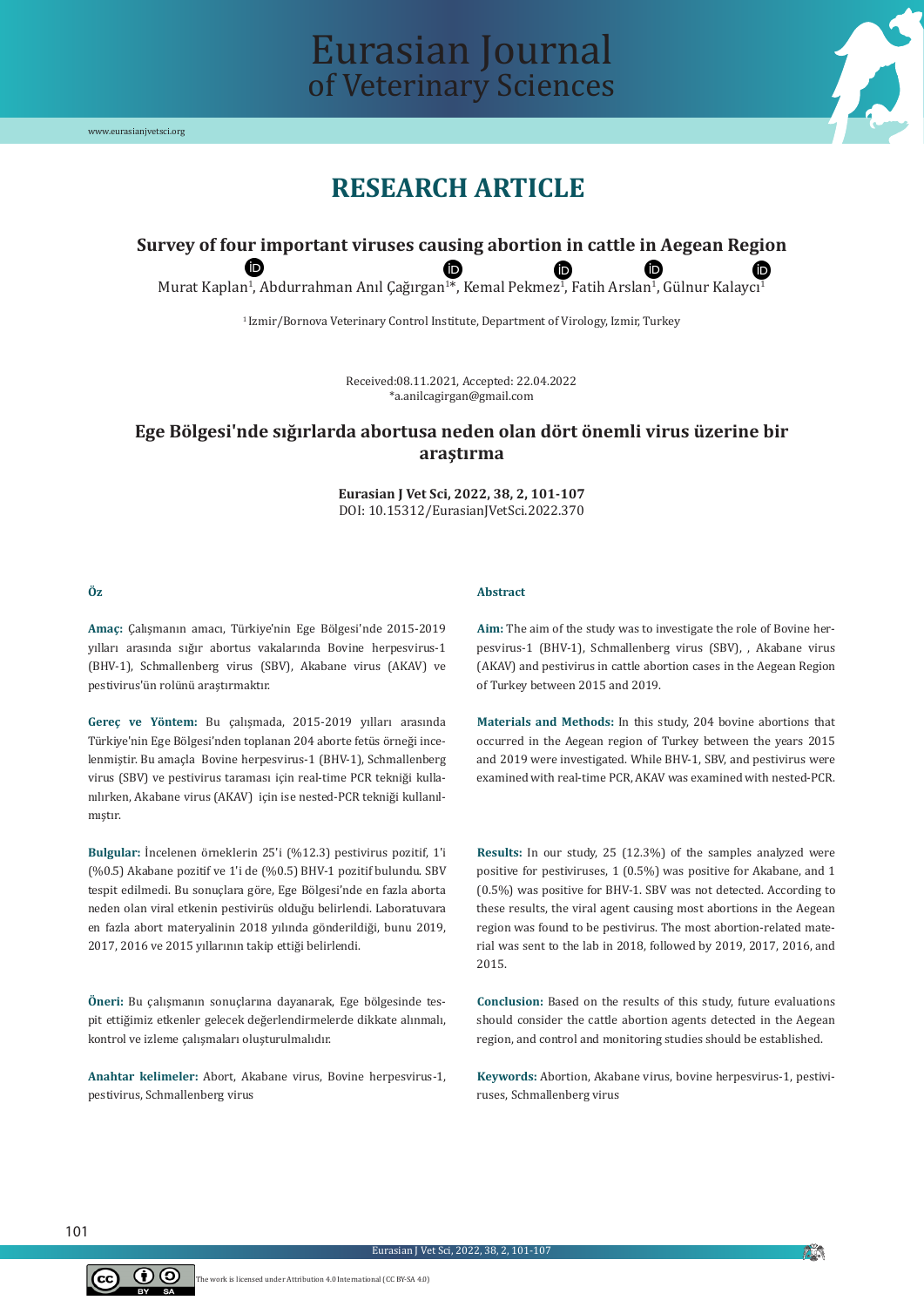#### **Introduction**

Abortion is caused by infectious agents such as viruses, bacteria, fungi and parasites, as well as non-infectious causes such as hormones, nutritional disorders and genetic factors (Peter 2000). Abortions are considered normal at a rate of up to 1-2% in herds. However, higher rates of abortion cases are considered a serious economic loss (Bagley 1999). Viruses are one of the most important causes of abortion in ruminants. Akabane virus (AKAV), Schmallenberg virus (SBV) , Bovine herpesvirus-1 (BHV-1) and pestivirus have been shown to be the main viral pathogens causing abortion in cattle, sheep and goats (Inaba et al 1975, Kurogi et al 1975, Anderson 2007, Yılmaz et al 2014, Aslan et al 2015).

Pestivirus is an enveloped, small (about 40–60nm), positive-polarity, single-stranded RNA virus classified within the Flaviviridae family (Becher et al 2003). Pestiviruses have been renamed and classified into 11 species, according to the International Committee of Taxonomy Virus (ICTV). Accordingly, they are named as BVDV-1 (Pestivirus A), BVDV-2 (Pestivirus B), border disease (Pestivirus D), classical swine fever (Pestivirus C), and HoBi-like (Pestivirus H). BVDV-1 subtypes range from 1a to 1q, while BVDV-2 subtypes range from 2a to 2d. BVDV-3 (pestivirus H), a member of the pestivirus genus HoBi-like pestivirus, has been detected in cattle and buffalo (Mishra et al 2014). BVDV has been grouped in two biotypes, cytopathic (cp) and non-cytopathic (ncp) according to the morphological changes it causes in cell culture (Fulton et al 2000). Pestiviruses cause serious reproductive disorders in pregnant animals, including abortions, physical and congenital anomalies and the births of persistently infected animals (Nettleton et al 1998, Evans et al 2017).

The BHV-1 genome is approximately 135 kb in size, enveloped, double-stranded DNA virus (Harrison 2001). BHV-1 is a member of the genus Varicellovirus in the subfamily Alphaherpesvirinae, which belongs to the Herpesviridae family. BHV-1 isolates have been grouped into three different subtypes, BHV-1.1, BVH-1.2a and BHV-1.2b, which are distinguished by genetic differences and varieties in clinical symptoms (Metzler et al 1985). BHV-1.1 and BVH-1.2a cause respiratory and genital system disorders and abortions. While BVH-1.2b is not seen in abortion cases, it has fewer pathogenic characteristics when compared with the other sub-types (Edwards et al 1990, Miller et al 1991, Spilki et al 2004). The most important source of transmission of this type of BHV-1 is through artificial insemination with infected semen and infected bulls (Kupferschmied et al 1986, Wrathall et al 2006). The virus becomes latent in sacral or trigeminal ganglia following primary infection and can be transmitted/shed with or without clinical symptoms with the effect of stress factors (Narita et al 1976, Ackermann et al 1984).

AKAV and SBV are members of the Simbu serogroup in the

Orthobunyavirus genus, which belongs to the Peribunyaviridae family, and they are carried by Culicoides biting midges (Rasmussen et al 2014). AKAV and SBV are enveloped, 3-segmented (S: Small, M: Medium, L: Large) and negativepolarity RNA viruses (Kirkland 1988, Maclachlan and Dubovi 2016). AKAV is closely associated with Aino, Tinaroo, Peaton and Schmallenberg viruses and causes reproductive disorders (e.g., abortion, preterm births and stillbirths) in cattle, sheep and goats, as well as congenital anomalies such as arthrogriposis-hydranencephaly, i.e., AH syndrome (Kurogi et al 1985, Maclachlan and Dubovi 2016). SBV was found for the first time in Germany in November 2011, and the disease has been detected throughout Europe since then (Lievaart-Peterson et al 2015). The disease causes fever, decreased milk yield in cattle, stillbirth and other anomalies in sheep and goats (Tarlinton 2012).

The aim of the present study is to research the role of pestivirus, BHV-1, SBV and AKAV in cattle abortion cases that occurred in the Aegean region between the years 2015 and 2019.

#### **Material and Methods**

#### Samples

In accordance with the regulation on the working procedures and principles of animal experimentation ethics committees (8. article k subparagraph); ethics committee decision is not required for studies with dead animals or tissue, slaughterhouse materials and abort fetuses.

Aborted fetuses from cattle that underwent routine diagnosis in a virology laboratory at İzmir/Bornova Veterinary Control Institute (İzmir, Turkey) between 2015 and 2019 were investigated in this study. A total of 204 aborted foetuses were tested in Aegean Region of the west Turkey (Table 1).

The pool consisting of the brain, lung, spleen, lymph nodule and liver from each aborted foetuses were homogenized with 5 ml Eagle Minimum Essential Medium (EMEM) (SIG-MA-ALDRICH, United Kingdom) and centrifuged at 3500 rpm and 4°C for 15 min. The supernatants were stored at -80°C until testing.

#### RNA Extraction and PCR Assays

Total nucleic acid was extracted from 200 µl of supernatant using MagNA Pure LC Total Nucleic Acid Isolation Kit (Roche, Germany) according to the manufacturers instructions. Real-Time RT-PCRs for detection of Pestivirus and SBV were performed by using Real-Time Ready Virus Master (Roche, Germany). Primers and probs used for the amplification of 5'-UTR region (132 bp) of pestivirus and partial S segments (88 bp) of SBV have been previously published by Hoffmann et al(2006) and Bilk et al(2012), respectively. Real-Time PCR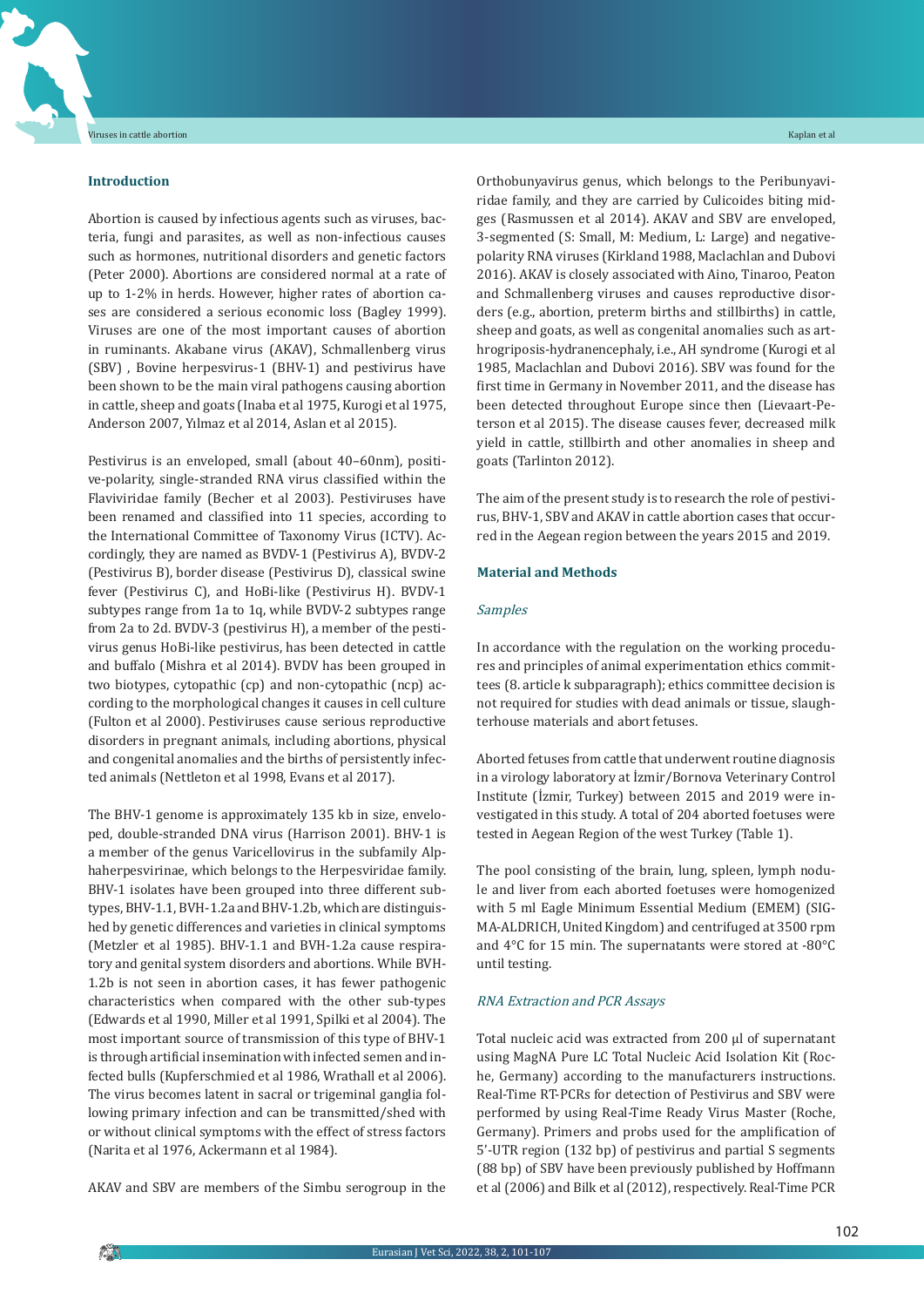

|              |              |          | $1.080$ and $1.081$ and $1.01$ and $1.00$ and $1.00$ and $1.00$ and $1.00$ and $1.00$ and $1.00$ and $1.00$ and $1.00$ and $1.00$ and $1.00$ and $1.00$ and $1.00$ and $1.00$ and $1.00$ and $1.00$ and $1.00$ and $1.00$ and |      |      |       |
|--------------|--------------|----------|-------------------------------------------------------------------------------------------------------------------------------------------------------------------------------------------------------------------------------|------|------|-------|
| Provinces    | 2015         | 2016     | 2017                                                                                                                                                                                                                          | 2018 | 2019 | Total |
| Aydın        | $\mathbf{0}$ | 2        | 3                                                                                                                                                                                                                             | 22   | 20   | 47    |
| Denizli      | $\mathbf{0}$ | $\bf{0}$ | $\bf{0}$                                                                                                                                                                                                                      | 13   | 10   | 23    |
| İzmir        | $\mathbf{0}$ | $\bf{0}$ | $\mathbf{1}$                                                                                                                                                                                                                  | 6    | 6    | 13    |
| Kütahya      | $\mathbf{1}$ | 6        | $\bf{0}$                                                                                                                                                                                                                      | 9    | 6    | 22    |
| Manisa       | 3            | 5        | 3                                                                                                                                                                                                                             | 14   | 12   | 37    |
| Mugla        | $\bf{0}$     | 5        | 3                                                                                                                                                                                                                             | 13   | 4    | 25    |
| Uşak         | $\mathbf{0}$ | 12       | $\mathbf{0}$                                                                                                                                                                                                                  | 19   | 6    | 37    |
| <b>TOTAL</b> | 4            | 30       | 10                                                                                                                                                                                                                            | 96   | 64   | 204   |

Table 1. Number of samples collected from abortion cases in the Aegean region in 2015-2019 by provinces

for amplifications of BHV-1 viral DNA were performed with The LightCycler® 480 Probes Master (Roche, Germany). Primers and probe used for the amplification of a 97 bp sequence of the glycoprotein B (gB) gene has been previously published by Abril et al (2004). Nested PCR for amplifications of AKAV viral RNA of 230 bp were performed by using One-Step RT-PCR Kit (Roche, Germany) using primers published by Akashi et al (1999). PCR products of AKAV were run on 1.5% agarose gel stained with ethidium bromide in TAE buffer and photographed using equipment from Vilber Lourmat (France).

#### **Results**

The annual distribution of the materials was examined, it was determined that the most abortion samples were sent to the laboratory in 2018 (96), followed by 2019 (64), 2017 (30), and 2016 (10), respectively. Interestingly, only four samples were sent in 2015 (Table 1).

Abortion samples sent to the laboratory were mostly from the Aydın province, followed by the cites of Manisa, Uşak, Muğla, Denizli, Kütahya, and Izmir, which are located in the Aegean region.

Pestivirus, BHV-1 and AKAV were found to be 25 (12.3%), 1 (0.5%), and 1 (0.5%) respectively (Table 2). Pestivirus was detected in more samples than AKAV and BHV-1 examined in the study (p-value < 0.00001). SBV was not detected from the 204 aborted foetuses in this study (Table 2).

In our study, no malformations were detected in abortions with pestivirus and no signs of hydranencephaly and arthrogryposis were detected in AKAV positive.

#### **Discussion**

Abortions cause significant economic loss in dairy cattle breeding and this can be prevented by researching the diseases

| Provinces    | Geographical                 | No. foetuses | Positive       |                          |                          |            |
|--------------|------------------------------|--------------|----------------|--------------------------|--------------------------|------------|
|              | location                     |              | AKA            | Pestivirus               | BHV-1                    | <b>SBV</b> |
|              | 37°49'51.1"N                 |              |                |                          |                          |            |
| Aydın        | 27°51'47.0"E                 | 47           | ٠              | $\overline{4}$           | ٠                        |            |
|              | 37°46'57.3"N                 |              |                |                          |                          |            |
| Denizli      | 29°05'48.3"E                 | 23           | $\blacksquare$ | $\overline{4}$           | $\mathbf{1}$             |            |
|              | 38°25'27.9"N                 |              |                |                          |                          |            |
| İzmir        | 27°08'34.5"E                 | 13           | ٠              | 2                        |                          |            |
|              | 39°24'18.7"N                 |              |                |                          |                          |            |
| Kütahya      | 29°36'46.6"E                 | 22           | $\blacksquare$ | $\overline{\phantom{a}}$ | $\overline{\phantom{a}}$ | ٠          |
|              | 38°36'53.4"N                 |              |                |                          |                          |            |
| Manisa       | 27°25'45.7"E                 | 37           | ٠              | 6                        | ٠                        |            |
|              | 37°14'49.5"N                 |              |                |                          |                          |            |
| Muğla        | 28°21'25.5"E                 | 25           | $\mathbf{1}$   | $\overline{4}$           | ٠                        | ۰          |
| Uşak         | 38°40'27.4"N<br>29°24'18.6"E | 37           | ٠              | 5                        | ٠                        | ٠          |
| <b>TOTAL</b> |                              | 204          | $\mathbf{1}$   | 25                       | $\mathbf{1}$             |            |

Table 2.Number of sampled aborted foetuses and positivity according to geographical position of locations and provinces

**PO**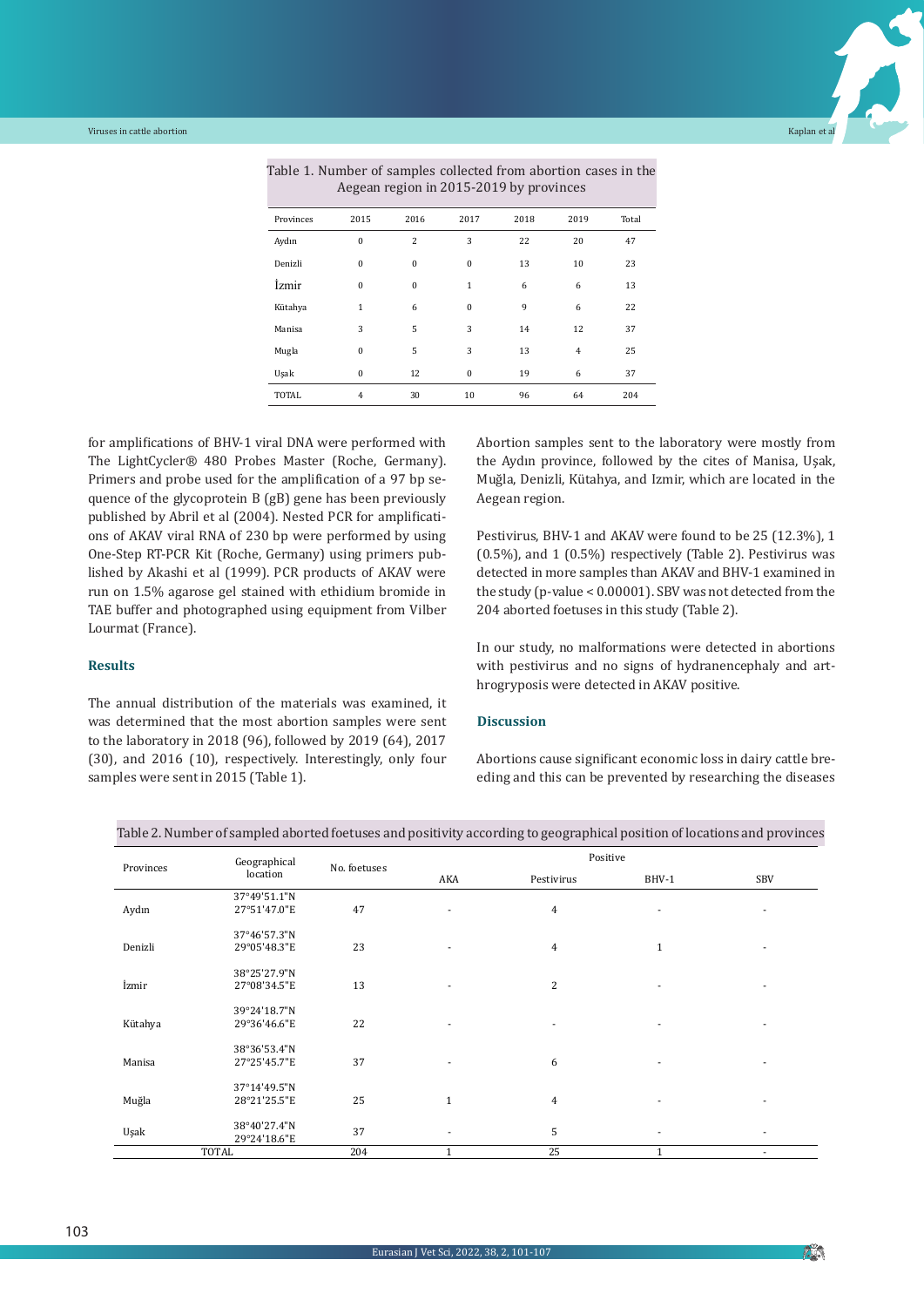which cause abortions and taking the necessary precautions. In this study, pestivirus, SBV, BHV-1, and AKAV, which cause a significant number of the abortion cases for cattle in the Aegean region, were examined molecularly. Viruses are one of the most important causes of abortion in ruminants. AKAV, SBV, BHV-1, and pestiviruses have been shown to be the primary viral pathogens which cause abortion in cattle, sheep, and goats (Inaba et al 1975, Kurogi et al 1975, Anderson 2007, Yildirim et al 2011, Yılmaz et al 2014, Aslan et al 2015). In our study, pestivirus, BHV-1, and AKAV rates were determined to be 12.3%, 0.5%, and 0.5%, respectively. SBV was not determined in this investigation. When compared to the other viruses studied, pestiviruses were discovered in a larger number of abortions. Pestiviruses were found at higher rates in abortions than BHV-1, contrary to prior studies (Kirkbride 1992, Yang et al 2012, Morrell et al 2019). When the present study and previous studies are taken into consideration, it is known that pestiviruses are among the most important causes of abortion cases in Turkey (Albayrak and Ozan 2012, Tuncer-Goktuna et al 2016, Bulut et al 2018).

Pestiviruses were detected in 31 of 60 cattle abortions in a retrospective research conducted in the Marmara region of northern Turkey, which borders Europe, similar to the current study (Tuncer-Goktuna et al 2016). In another study conducted in the Black Sea region of northern Turkey, pestivirus was detected in 28.5% of cattle abortions (Albayrak and Ozan 2012). In a study performed by Sevik (2018) in the province of Afyonkarahisar in western Turkey, pestivirus was determined with a rate of 22.2%. In the present study, pestiviruses were found at low rates when compared with some studies (Albayrak et al 2012, Albayrak and Ozan 2012, Bulut et al 2018), but at high rates when compared with other studies (Gur 2009, Hasircioglu et al 2009, Yang et al 2012, Morrell et al 2019). Despite this, pestiviruses should be considered as one of the most important problems in cattle abortions. The possible reasons for different detection rates in different studies could be the number of sampled farms, the number of sampled animals, and the differences in test methods.

In transplacental infections, which are caused by pestiviruses, foetal deaths can occur in any period of pregnancy. Factors such as the biotype and dose of the virus and the foetal development period in which the infection develops determine the course of the infection in the foetus (Nettleton et al 1998). The fact that there were no malformations in the foetus materials which is pestivirus positive in the study can be explained in this way. In pestiviruses cases, malformations can be seen in the fifth and ninth months of pregnancy (Schweizer and Peterhans 2014), but in our study, there was no definite information about the period of pregnancy in which the abortions occurred.

BHV-1 can be a latent in trigeminal ganglions and sacral ganglion following field isolate infection or attenuated vaccination. Reactivation to a latent infection can occur during stressful situations, such as transport and delivery or the application of corticosteroids (Nandi et al 2009). In our study, which was based on gB gene region, DNA was detected only in 1 of the 204 samples. Although varying prevalence of seropositivity was obtained in studies conducted with BHV-1 in Turkey (Aslan et al 2015, Yavru et al 2015), the virus was either not found (Yavru et al 2015) or found in very low rates (Aslan et al 2015). The results of our study were similar to the results of other studies previously performed in different regions of the country and the prevelance of the agent was detected to be low (Aslan et al 2015, Tuncer-Goktuna et al 2016). The BHV-1 virus was detected at a low rate in this study, which is consistent with prior studies that found a low virus rate. On the other hand, the high seropositivity in the studies mentioned above might be attributed to the latency of the virus, and vaccinated animals.

Vaccines developed against viral and bacterial diseases have long been used in preventive medicine. Intensive breeding and integrated husbandry are the most popular activities in the Aegean region, which is the subject of our study. The number of family-owned farms is quite low. Thus, vaccination is very common against pestiviruses and BHV-1 in husbandry. It is highly possible that the viral agents that were the subjects of this study were found to be less prevalent in Aegean region compared with other regions due to periodical vaccinations that are common in intensive husbandry.

As in the case of the SBV, the vector of AKAV is Culicoides (Kirkland 2015). AKAV has also been reported in Africa, the Middle East, Southeast Asia, Australia, and Turkey (St George 1989). In Turkey, AKAV has been molecularly detected in small ruminants (Oguzoglu et al 2015, Sevik 2017), however; AKAV nucleic acid was not found in any of the cattle in east (Yildirim et al 2015). Turkey is in a subtropical region, and climatic factors play a significant role in the spread of arboviral infections. The climate is suitable for year-long circulation of Culicoides. In this study, the molecular detection of AKAV in aborted calves was reported for July 2017. AKAV was not detected in the years 2015, 2016, 2018, and 2019. AKAV reappears in ruminants in Turkey at irregular intervals of 4–6 years (Oguzoglu et al 2015, Oguzoglu 2018). The AKAV positivity in an aborted calf in our study was found in the province of Mugla, the southernmost part of the Aegean region. Hydranencephaly and arthrogryposis were not detected in AKAV-positive abortions. Cattle are the most sensitive to the agent between a gestation period of 3–6 months. The incidence of abnormality caused by this infection is very low in the last gestation period (Kirkland 2015).

SBV has an endemic course in European countries (Wernike et 2017). Following the first detection of SBV in Germany in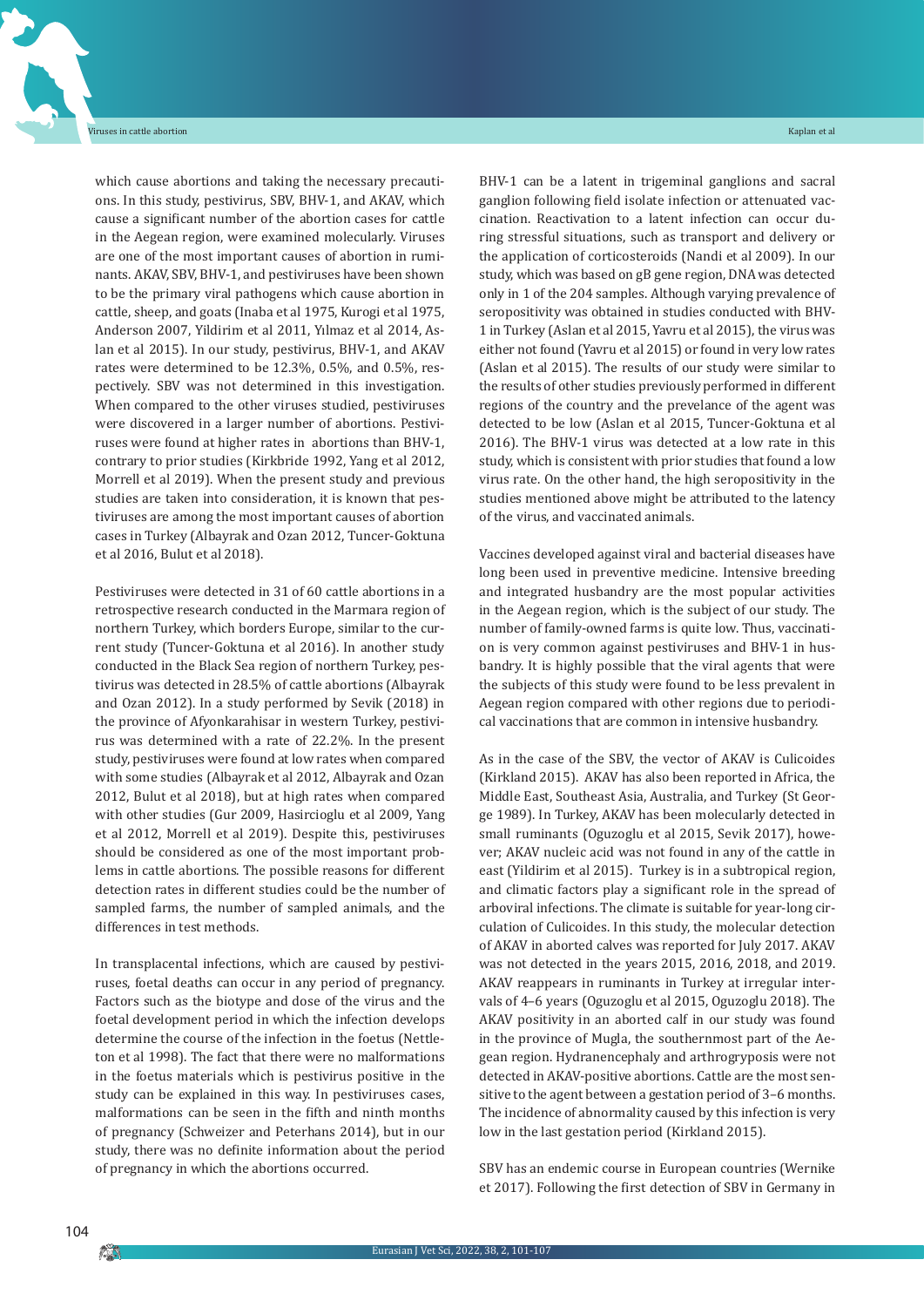2011, it spread throughout all of Europe, following which a decrease in outbreaks was noticed after 2014. However, SBV caused epidemics by re-emerging in Belgium in 2016, and in France and other countries in 2017 (Muskens et al 2012, Sohier et al 2016, Delooz et al 2017, Wernike et 2017). In this study, primers designed by Bilk et al (2012), which targeted the S segment used in European countries, were used. Studies conducted in different countries using the same protocol reported identifying the agent in abortions, stillbirths, and malformed foetuses (Bilk et al 2012, Hoffmann et al 2012, Muskens et al 2012). Our study used the same protocol, and SBV was not detected in any of the abortion samples. However, RNA was determined in 2 sheep abortions by a study conducted in the Marmara region of Turkey (Yılmaz et al 2014), and the presence of the agent was shown serologically (Azkur et al 2013).

#### **Conclusion**

The viral agents causing cattle abortions in the Aegean region, which is located in the western part of Turkey, were examined. According to this study, pestiviruses cause the highest number of cattle abortions in this region, followed by BHV-1 and AKAV. However, SBV was not detected as the cause of any of the cattle abortions. When the results of the study are evaluated overall, a general increase can be seen in abortion cases in Aegean region in terms of years. Based on the results of this study, future studies should take into account the Aegean region's livestock abortion agents control and monitoring studies should be established. In addition, agents such as BTV, BHV-4 and BHV-5, which cause abortions in cattle, should also be studied thoroughly in the future. Lastly, since the region has a sub-tropical climate, the presence of AKAV and SBV should be researched in detail in biting midges.

#### **Acknowledgement**

English edited by we would like to thank Serra Tunagil.

#### **Conflict of Interest**

The authors did not report any conflict of interest or financial support.

#### **Funding**

During this study, any pharmaceutical company which has a direct connection with the research subject, a company that provides and / or manufactures medical instruments, equipment and materials or any commercial company may have a negative impact on the decision to be made during the evaluation process of the study or no moral support.

#### **References**

- Ackermann M, Wyler R, 1984. The DNA of an IPV Strain of Bovid Herpesvirus I in Sacral Ganglia During Latency after Intravaginal Infection. Vet Microbiol, 9, 53-63.
- Akashi H, Onuma S, Nagano H, Ohta M, Fukutomi T, 1999. Detection and differentiation of Aino and Akabane Simbu serogroup bunyaviruses by nested polymerase chain reaction. Archiv Virol, 144, 2101–2109.
- Albayrak H, Ozan E, 2012. The investigation of pestivirus and rift valley fever virus infections in aborted ruminant foetuses in the Blacksea Region in Turkey. Kafkas Univ Vet Fak Derg, 18(3), 457-461.
- Albayrak H, Gumusova S, Ozan E, Yazici Z, 2012. Molecular detection of pestiviruses in aborted fetuses from provinces in northern Turkey. Trop Anim Health Prod, 44, 677-680.
- Anderson ML, 2007. Infectious causes of bovine abortion during midto late-gestation. Theriogenology, 68, 474-86.
- Aslan ME, Azkur AK, Gazyagcı S, 2015. Epıdemıology and genetıc characterızatıon of Bvdv, Bhv-1, 5 Bhv-4, Bhv-5 and Brucella spp. infectıons in cattle in Turkey. J Vet Med Sci, 77(11), 1371–1377.
- Azkur AK, Albayrak H, Risvanli A, Pestil Z, et al., 2013. Antibodies to Schmallenberg virus in domestic livestock in Turkey. Trop Anim Health Prod, 45(8), 1825-8.
- Bagley CV, 1999. Abortion in cattle. Utah State University animal healty fact sheet. 419.
- Becher P, Avalos-Ramirez R, Orlich M, Cedillo RS, et al., 2003. Genetic and antigenic characterization of novel pestivirus genotypes: implications for classification. Virology, 311, 96-104.
- Bilk S, Schulze C, Fischer M, Beer M, et al., 2012. Organ distribution of Schmallenberg virus RNA in malformed newborns. Vet Microbiol, 14, 159(1-2), 236-8.
- Bulut H, Sozdutmaz I, Pestil Z, Abayli H, et al., 2018. High prevalence of bovine viral diarrhea virus-1 in sheep abortion samples with pestivirus infection in Turkey. Pak Vet J 38(1), 71-75.
- Delooz L, Saegerman C, Quinet C, Petitjean T, et al., 2017. Resurgence of Schmallenberg Virus in Belgium after 3 Years of Epidemiological Silence. Transbound Emerg Dis, 64, 1641-1642.
- Edwards S, White H, Nixon P, 1990. A study of the predominant genotypes of bovid herpesvirus 1 isolated in the U.K. Vet Microbiol, 22, 213–223.
- Evans CA, Reichel MP, Hemmatzadeh F, Cockcroft PD, 2017. Clinical responses and reproductive outcomes in pregnant ewes experimentally infected with bovine viraldiarrhoea virus (Type-1c) between days 59 and 69 of gestation. Small Ruminant Res, 149, 121–127.
- Fulton RW, Saliki JT, Confer AW, Burge LJ, et al., 2000. Bovine viral diarrhea virus cytopathic and noncytopathic biotypes and type 1 and 2 genotypes in diagnostic laboratory accessions: clinical and necropsy samples from cattle. J Vet Diagn Invest, 12, 33-38.

**Pin**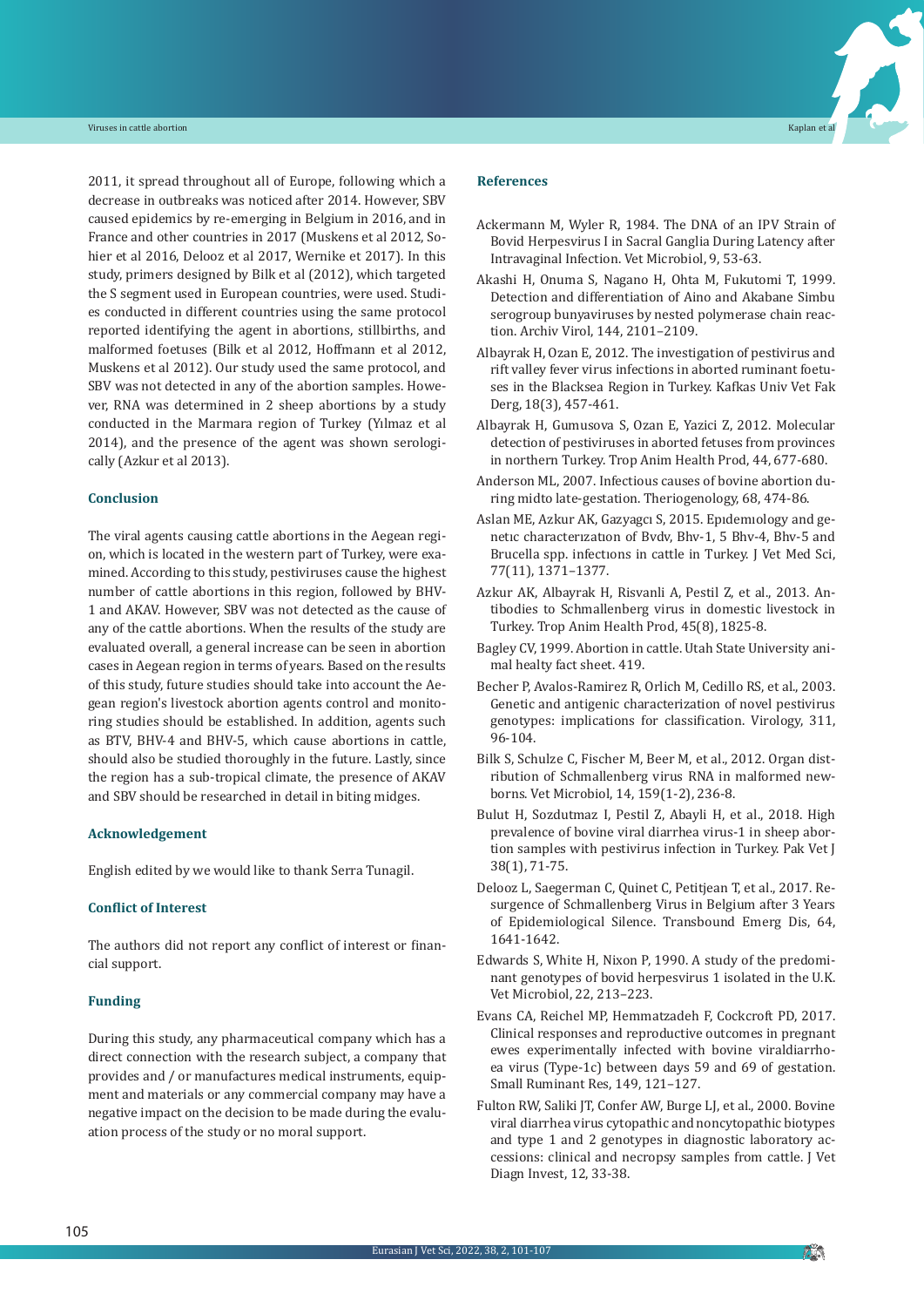- Gur S, 2009. A investigation of border disease virus in sheep in Western Turkey. Trop Anim Health Prod, 41, 1409–1412.
- Harrison SC, 2001. Principle of virus structure, In: Field's Virology, Ed; Knipe DM, Howley DW, 6th ed, Lippincott Willams & Wilkins, Philadelphia, USA, pp; 53-85.
- Hasircioglu S, Kale M, Acar A, 2009. Investigation of pestivirus infections in aborted sheep and goats in Burdur region. Kafkas Univ Vet Fak Derg, 15, 163-167.
- Hoffmann B, Depner K, Schirrmeier H, Beer M, 2006. A universal heterologous internal control system for duplex real-time RT-PCR assays used in a detection system for pestiviruses. J Virol Methods, 136, 200–209.
- Hoffmann B, Scheuch M, Hoper D, Jungblut R, et al., 2012. Novel orthobunyavirus in cattle, Europe, 2011. Emerg Infect Dis, 18, 469–472.
- Inaba Y, Kurogi H, Omori T, 1975. Akabane disease: epızootıc abortıon, premature bırth, stıllbırth and congenıtal arthrogryposıs-hydranencephaly ın cattle, sheep and goats caused by akabane virus. Aust Vet J, 51(12), 584–585.
- Keshavarzi H, Sadeghi-Sefidmazgi A, Ringgaard Kristensen A, Helena Stygar A, 2017. Abortion studies in Iranian dairy herds: I. Risk Factors Abortion Livestock Sci, 195:45–52.
- Kirkbride CA, 1992. Etiologic agents detected in a 10-year study of bovine abortions and stillbirths. J Vet Diagn Investig, 4, 175-180.
- Kirkland PD, Barry RD, Harper PAW, Zelski RZ,1988. The development of akabane virus-indused congenital abnormalities in cattle. Veterinery Record, 122, 582- 586.
- Kirkland PD, 2015. Akabane virus infection. Rev Sci Tech, 34, 403-410.
- Kupferschmied HU, Kihm U, Bachmann P, Müller KH, et al., 1986. Transmission of IBR/IPV virus in bovine semen: A case report. Theriogenology, 25, 439–443.
- Kurogi H, Inaba Y, Goto Y, Miura Y, et al., 1975. Serologic evidence for etiologic role of Akabane virus in epizootic abortion-arthrogryposis-hydranencephaly in cattle in Japan, 1972–1974. Arch Virol, 47(1), 71–83.
- Lievaart-Peterson K, Luttikholt S, Peperkamp K, Van den Brom R, et al., 2015. Schmallenberg disease in sheep or goats: Past, present and future. Vet Microbiol, 14,181(1-2), 147-153.
- Maclachlan NJ, Dubovi EJ, 2016. Bunyaviridae. In: Fenner's Veterinary Virology, Ed; Maclachlan NJ, Dubovi EJ, Elsevier Inc., San Diego, USA, pp; 411-421.
- Metzler AE, Matile H, Gasmann U, Engels M, et al., 1985. European isolates of bovine herpesvirus 1: a comparison of restriction endonuclease sites, polypeptides, and reactivity with monoclonal antibodies. Arch Virol, 85, 57–69.
- Miller JM, Whetstone CA, Van Der Maaten MJ, 1991. Abortifacient property of bovine herpesvirus type 1 isolates that represent three subtypes determined by restriction endonuclease analysis of viral DNA. Am J Vet Res, 52, 458–461.
- Mishra N, Rajukumar K, Pateriya A, Kumar M, et al., 2014. Identification and molecular characterization of novel and divergent HoBi-like pestiviruses from naturally infected cattle in India. Vet Microbiol, 174 (1–2), 239–246.
- Morrell EL, Campero CM, Cantón GJ, Odeón AC, et al., 2019. Current trends in bovine abortion in Argentina. Pesq Vet Bras, 39(1), 12-19.
- Muskens J, Smolenaars AJ, Van Der PWH, Mars MH, et al., 2012. Diarrhea and loss of productionon Dutch dairy farms caused by the Schmallenberg virus. Tijdschrift voor Diergeneeskunde, 137, 112–115.
- Nandi S, Kumar M, Manohar M, Chauhan RS, 2009. Bovine herpes virus infections in cattle. Anim Health Res Rev, 10, 85–98.
- Narita M, Inui S, Namba K, Shimizu Y, 1976. Trigeminal Ganglionitis and Encephalitis in Calves Intranasally Inoculated with Infectious Bovine Rhinotraeheitis. Virus Comp Path 86, 93-100.
- Nettleton PF, Gilray JA, Russo P, Dlissi E, 1998. Border disease of sheep and goats. Vet Res, 29(3-4), 327-340.
- Oguzoglu TC, Toplu N, Koc BT, Doğan F, et al., 2015. First molecular detection and characterization of Akabane virus in small ruminants in Turkey. Archiv Virol, 160(10), 2623-7.
- Oguzoglu TC, 2018. Akabane virus infection in ruminants. Animal Health Prod and Hyg, 7(2), 592 – 595.
- Peter AT, 2000. Abortions in dairy cows: New insights and economic impact. Adv Dairy Technol, 12, 233-244.
- Rasmussen LD, Kirkeby C, Bødker R, Kristensen B, et al., 2014. Rapid spread of Schmallenberg virus infected biting midges (Culicoides spp.) across Denmark in 2012. Transbound Emerg Dis, 61(1), 12-16.
- Schweizer M, Peterhans E, 2014. Pestiviruses. Annu Rev Anim Biosci, 2, 141–63.
- Sevik M, 2018. The role of pestiviruses (BDV and BVDV) in ruminant abortion cases in the Afyonkarahisar province. Kocatepe Vet J, 11(3), 238-244.
- Sevik M, 2017. Molecular detection and genetic analysis of Akabane virus genogroup Ib in small ruminants in Turkey. Small Ruminant Res, 162(9), 2769-2774.
- Sohier C, Deblauwe I, Van Loo T, Hanon JB, et al., 2019. Evidence of extensive renewed Schmallenberg virus circulation in Belgium during summer of 2016 - increase in arthrogryposis-hydranencephaly cases expected. Transbound Emerg Dis, 64, 1015-1019.
- Spilki FR, Esteves PA, De Lima M, Franco AC, et al., 2004. Comparative pathogenicity of bovine herpesvirus 1 (BHV-1) subtypes 1 (BHV-1.1) and 2a (BHV-1.2a). Pesq Vet Brasil, 24, 43-49.
- St George TD, Standfast HA, 1989. Simbu group viruses with teratogenic potential the arboviruses: epidemiology and ecology, In: The arboviruses epidemiology and ecology, Ed; Monath TP, CRC Inc., Florida, USA, pp; 145–166.
- Tarlinton R, Daly J, Dunham S, Kydd J, 2012. The challenge of Schmallenberg virus emergence in Europe. Vet J, 194, 10–1811.
- Tuncer-Goktuna P, Alpay G, Öner EB, Yesilbag K, 2016. The role of herpesviruses (BHV-1 and BHV-4) and pestiviruses (BVDV and BDV) in ruminant abortion cases in western Turkey. Trop Anim Health Prod, 48, 1021–1027.
- Wernike K, Beer M, 2017. Schmallenberg Virus: A Novel Vi-

106